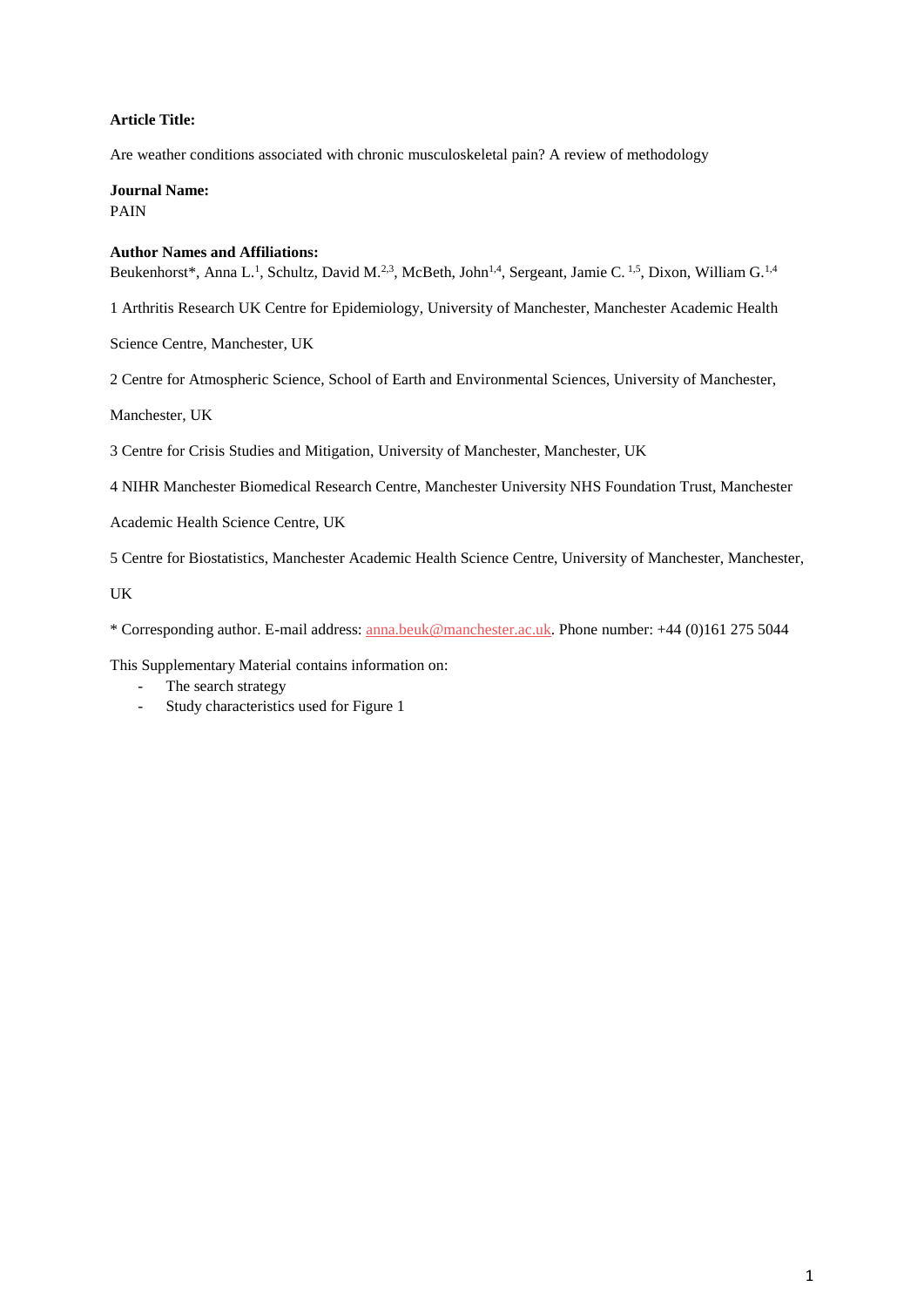

Supplementary Figure 1: Venn diagram visualising the scope of this narrative review

This review is aimed at providing an overview of the scientific literature on the association between weather conditions and chronic musculoskeletal pain (see Supplementary Figure 1). The scope of the review was limited to original articles in the English language describing observational studies in humans.

To cover the literature as widely as possible, we searched 5 databases of scientific literature:

- MEDLINE
- EMBASE
- Web of Science
- Scopus
- PsycINFO

The search strategies for these databases each contained keywords for:

- 1. Weather conditions
- 2. Musculoskeletal diseases
- 3. Chronic pain
- 4. Filters to exclude articles that were not:
	- o Observational
	- o Conducted in humans
	- o Reporting original research

We experimented with validated search filters for observational studies only, but when adding these, relevant observational studies that did not specifically declare their study design in the title or abstract were excluded; hence, we did not apply this filter.

MEDLINE and EMBASE have indexed all articles using a thesaurus (Medical Subject Headings in MEDLINE; EMTREE in EMBASE) arranged in a hierarchy of headings. High-level headings automatically include more specific terms (e.g. searching on *arthritis* automatically includes the terms *osteoarthritis, spondyloarthritis* and *gout* as well). Web of Science, Scopus and PsycINFO only allow for free-text search and do not have the thesaurus functionality. Hence, there are minor differences in search strategy because the same search strategy had to be recreated using free-text search terms in these latter three databases.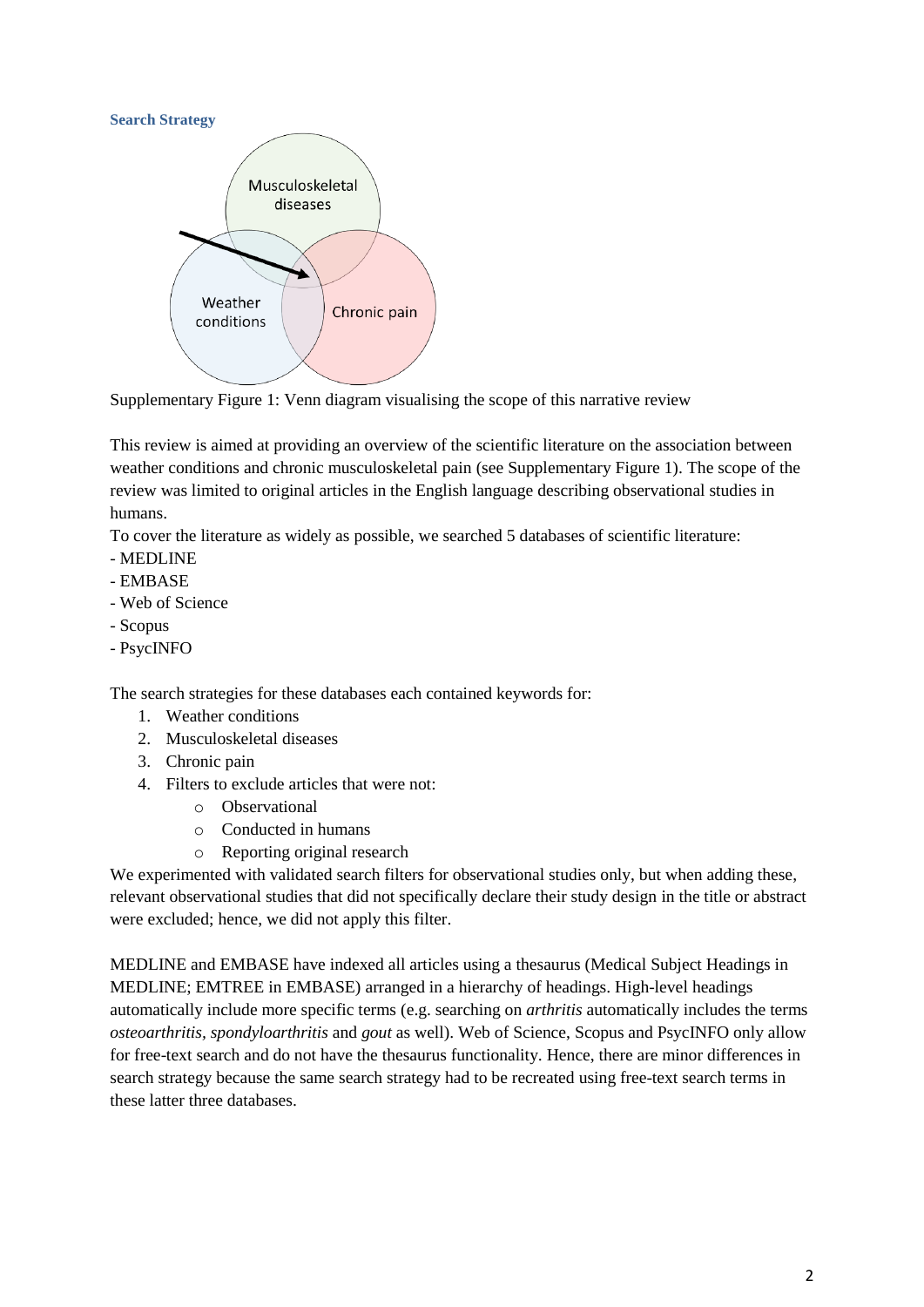## **Search terms of the five databases**

All searches were done from the earliest available date to 30 August 2019. Below are the search strategies for each database.

#### MEDINFO Ovid MEDLINE(R) and Epub Ahead of Print, In-Process & Other Non-Indexed Citations and Daily 1946 to August 30, 2019

exp Meteorological Concepts/ or weather.tw.

 exp Arthritis/ or exp Fibromyalgia/ or Arthritis.tw. or Fibromyalgia.tw. or Gout.tw. or Osteoarthritis.tw. or Spondyloarthritis.tw.

- exp Pain/ or pain.tw.
- exp Musculoskeletal Pain/
- 1 and ((2 and 3) or 4)
- exp animals/ not humans.sh.
- exp letter/ or exp historical article/ or Editorial.pt. or comment.pt.
- 5 not (6 or 7)

# EMBASE

- exp Meteorological phenomena/ or weather.tw. or exp Meteorology/
- $2<sup>1</sup>$ exp Arthritis/ or exp Fibromyalgia/ or arthritis.tw. or fibromyalgia.tw. or Gout.tw. or Osteoarthritis.tw. or Spondyloarthritis.tw.
- exp Pain/ or pain.tw.
- exp Musculoskeletal Pain/
- 1 and ((2 and 3) or 4)
- animals/ or nonhuman/ or animal experiment/
- letter/ or editorial.pt.
- 5 not (6 or 7)

#### **PSYCINFO**

- exp Atmospheric Conditions/ or weather.tw.
- exp Arthritis/ or exp Fibromyalgia/ or arthritis.tw. or fibromyalgia.tw. or Gout.tw. or Osteoarthritis.tw. or Spondyloarthritis.tw.
- exp Pain/ or pain.tw.
- musculoskeletal pain.tw.
- 1 and ((2 and 3) or 4)
- exp animals/ not humans.sh.
- exp letter/ or Editorial.pt. or comment.pt.
- 5 not (6 or 7)

# WEB OF

#### SCIENCE Databases= WOS, BCI, CCC, DRCI, DIIDW, KJD, MEDLINE, RSCI, SCIELO, ZOOREC

- TS=(weather OR \*meteorol\*)
- TS=(arthritis OR fibromyalgia OR gout OR osteoarthritis OR spondyloarthritis)
- TS=(pain)
- #1 AND #2 AND #3
- #4 NOT (#5 or #6)
- TS=(animals NOT humans)
- #5 NOT #6

#### **SCOPUS**

- TITLE-ABS-KEY(weather OR \*meteor\*) AND DOCTYPE(ar)
- DOCTYPE(ar) TITLE-ABS-KEY(arthritis OR fibromyalgia OR gout OR osteoarthritis OR sponyloarthritis) AND
- TITLE-ABS-KEY(pain) AND DOCTYPE(ar)
- #1 AND #2 AND #3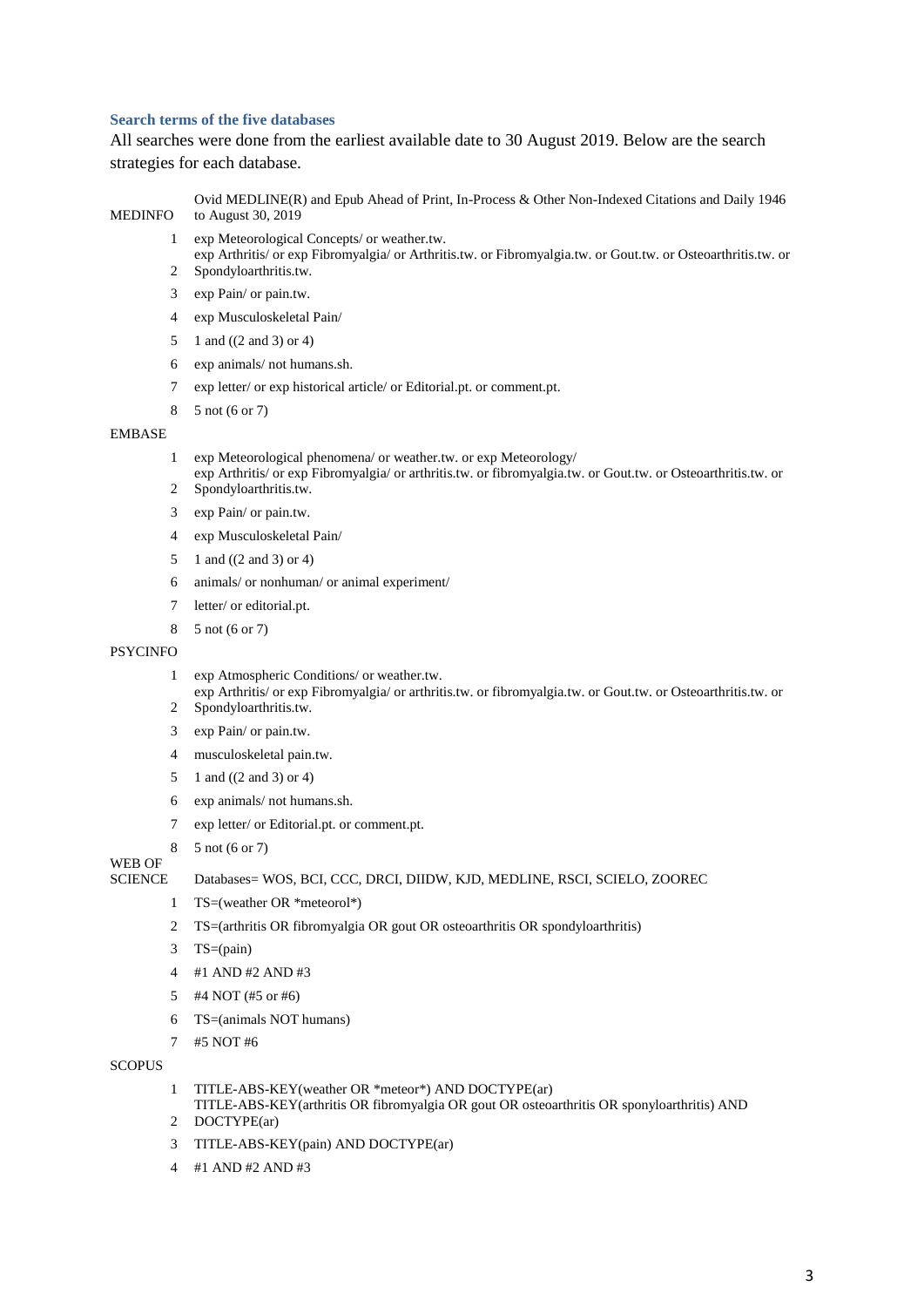# **Study characteristics used for Figure 2**

| Supplementary Table 1: Study characteristics used for Figure 2 |  |  |  |
|----------------------------------------------------------------|--|--|--|
|                                                                |  |  |  |

|                         | Parti           | Duration of            | Study design                      | Study span      | Did all                 | Study span                 |
|-------------------------|-----------------|------------------------|-----------------------------------|-----------------|-------------------------|----------------------------|
|                         | cipa            | outcome data           |                                   | longer than     | participants            |                            |
|                         | nts             | collection             |                                   | duration of     | participate for         |                            |
|                         | (N)             | (days)                 |                                   | outcome data    | length of               |                            |
|                         |                 |                        |                                   | collection?     | study?                  |                            |
| Abasolo et<br>al., 2013 | 245             | $\overline{4}$         | Case-crossover<br>(Retrospective) | N <sub>O</sub>  | <b>YES</b>              | NA                         |
| Aikman et               | 25              | 122                    | Cohort                            | <b>YES</b>      | <b>YES</b>              | 4 x 1 month                |
| al, 1997                |                 |                        | (Prospective)                     |                 |                         | [during span               |
|                         |                 |                        |                                   |                 |                         | of 1 year]                 |
| Arber et al.,           | 82              | $\mathbf{1}$           | Cross-sectional                   | NO              | <b>YES</b>              | <b>NA</b>                  |
| 1994                    |                 |                        | (Retrospective)                   |                 |                         |                            |
| Beilken et              | 981             | $\overline{3}$         | Case-crossover                    | NO              | <b>YES</b>              | NA                         |
| al., 2015               |                 |                        | (Retrospective)                   |                 |                         |                            |
| Bossema et              | 333             | 28                     | Cohort                            | NO              | <b>YES</b>              | NA                         |
| al., 2012               |                 |                        | (Prospective)                     |                 |                         |                            |
| Brennan et              | 53              | 28                     | Cohort                            | NO              | <b>YES</b>              | NA                         |
| al., 2012               |                 |                        | (Prospective)                     |                 |                         |                            |
| Cay et al,              | 56              | 244                    | Cohort                            | <b>YES</b>      | <b>YES</b>              | NA                         |
| 2011                    |                 |                        | (Prospective)                     |                 |                         |                            |
| De Blecourt             | 32              | 32                     | Cohort                            | <b>YES</b>      | <b>YES</b>              | $\overline{\text{month}y}$ |
| et al., 1993            |                 |                        | (Prospective)                     |                 |                         | [during span               |
|                         |                 |                        |                                   |                 |                         | of 6 months]               |
| Dequeker et             | 19              | $\overline{15}$        | Cohort                            | NO              | No (see next            | up to 92 days              |
| al., 1986               |                 |                        | (Prospective)                     |                 | column)                 |                            |
| Dorleijn et             | 222             | $8\,$                  | Cohort                            | <b>YES</b>      | <b>YES</b>              | 3-monthly                  |
| al. 2014                |                 |                        | (Prospective)                     |                 |                         | [during span               |
|                         | 53              | 64                     | Cohort                            | <b>YES</b>      |                         | of 2 years]                |
|                         |                 |                        | (Prospective)                     |                 | No (see next<br>column) | 14 days x 3<br>monthly     |
|                         |                 |                        |                                   |                 |                         | periods                    |
| Drane et al.,           |                 |                        |                                   |                 |                         | [during span               |
| 1997                    |                 |                        |                                   |                 |                         | of, depending              |
|                         |                 |                        |                                   |                 |                         | on participant,            |
|                         |                 |                        |                                   |                 |                         | 1-3 years]                 |
| Duong et al.,           | 1604            | 14                     | Cohort                            | NO              | <b>YES</b>              | <b>NA</b>                  |
| 2016                    |                 |                        | (Prospective)                     |                 |                         |                            |
| Ferreira et             | 171             | 5                      | Case-crossover                    | NO              | <b>YES</b>              | NA                         |
| al., 2016               |                 |                        | (Prospective)                     |                 |                         |                            |
| Fagerlund et            | 48              | $\overline{30}$        | Cohort                            | $\rm NO$        | <b>YES</b>              | $\rm NA$                   |
| al., 2019               |                 |                        | (prospective)                     |                 |                         |                            |
| Fors et al.,            | $\overline{55}$ | $\overline{28}$        | Cohort                            | $\overline{NO}$ | <b>YES</b>              | $\rm NA$                   |
| 2002                    |                 |                        | (Prospective)                     |                 |                         |                            |
| Glaser et al.,          | 2687            | $\mathbf{1}$           | Cross-sectional                   | NO              | <b>YES</b>              | $\rm NA$                   |
| 2004                    | 7               |                        | (Retrospective)                   |                 |                         |                            |
| Gorin et al.,           | 75              | 75                     | Cohort                            | $\overline{NO}$ | <b>YES</b>              | $\rm NA$                   |
| 1999                    |                 |                        | (Prospective)                     |                 |                         |                            |
| Guedj et al.,           | 64              | $\overline{28}$        | Cohort                            | $\overline{NO}$ | <b>YES</b>              | $\rm NA$                   |
| 1990                    |                 |                        | (Prospective)                     |                 |                         |                            |
| Hagglund et             | 84              | $\overline{\text{NR}}$ | Cohort                            | NO              | <b>YES</b>              | NA                         |
| al., 1994               |                 |                        | (Prospective)                     |                 |                         |                            |
| Isik et al.,            | 2999            | $\mathbf{1}$           | Cross-sectional                   | NO              | <b>YES</b>              | $\rm NA$                   |
| 2013                    | 6               |                        | (Retrospective)                   |                 |                         |                            |
| Jena et al.,            | 1552            | $\mathbf{1}$           | Cross-sectional                   | NO              | <b>YES</b>              | NA                         |
| 2017                    | 842             |                        | (Retrospective)                   |                 |                         |                            |
| Koyama et               | 18              | 24                     | Cohort                            | $\rm NO$        | <b>YES</b>              | NA                         |
| al., 1996               |                 |                        | (Prospective)                     |                 |                         |                            |